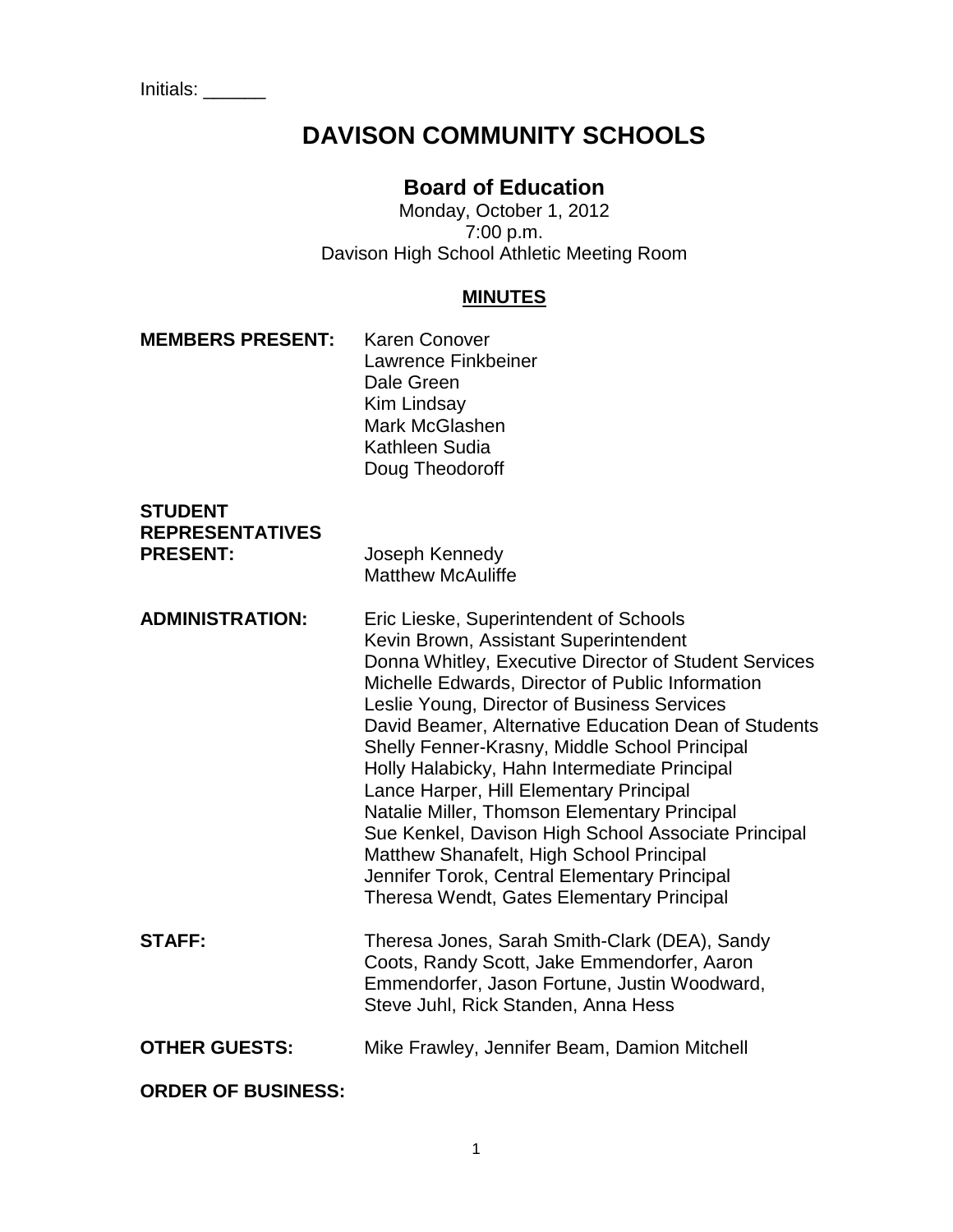**CALL TO ORDER**: The regular meeting of the Davison Board of Education was called to order by President Kathleen Sudia at 7:03 pm in the Davison High School Athletic Meeting Room.

**PLEDGE OF ALLEGIANCE:** The pledge of allegiance was led by members of the Davison High School Varsity Football Team, head coach Jake Emmendorfer, and a few assistant coaches.

**ROLL CALL:** Kathy LaFeldt read the roll. Members present: Karen Conover, Lawrence Finkbeiner, Dale Green, Kim Lindsay, Mark McGlashen, Kathleen Sudia and Doug Theodoroff. Student members present: Joseph Kennedy and Matthew McAuliffe.

**APPROVAL OF AGENDA:** Moved by Karen Conover, supported by Mark McGlashen, to approve the agenda as presented with one change: to move the closed session to the last item on the agenda. The motion was carried with a vote of 7-yes, 0-no.

**APPROVAL OF CONSENT AGENDA:** Moved by Kim Lindsay, supported by Larry Finkbeiner, to approve the consent agenda which included items 1-4 below:

- 1. **Approval of Minutes:** Approval of the open session minutes for the previous regular meeting of September 10, 2012. Approval of the minutes for committee meetings held since the September 10, 2012 board meeting.
- 2. **Approval of Bills for Payment:** Approval of payment of the bills for September:

AP-Pooled Cash: General Fund, DCER Fund, DTV Fund, Food Service Fund, and Student Activity Fund  $$ 1,159,180.14$ 

- 3. **Treasurer's Report:** Approval of the Treasurer's Report for the month of September.
- 4. **Monthly Personnel Report:** Approval of personnel activity for the period of September 10 through September 28, 2012.

The motion was carried with a vote of 7-yes, 0-no.

## **COMMUNICATIONS:**

## **Special Presentations**

**2012 Audit Report:** Mike Frawley, accountant with the firm Yeo and Yeo, presented an overview of the recent audit of our school district's financial records and practices. Each Board member received a copy of the 2012 audit report.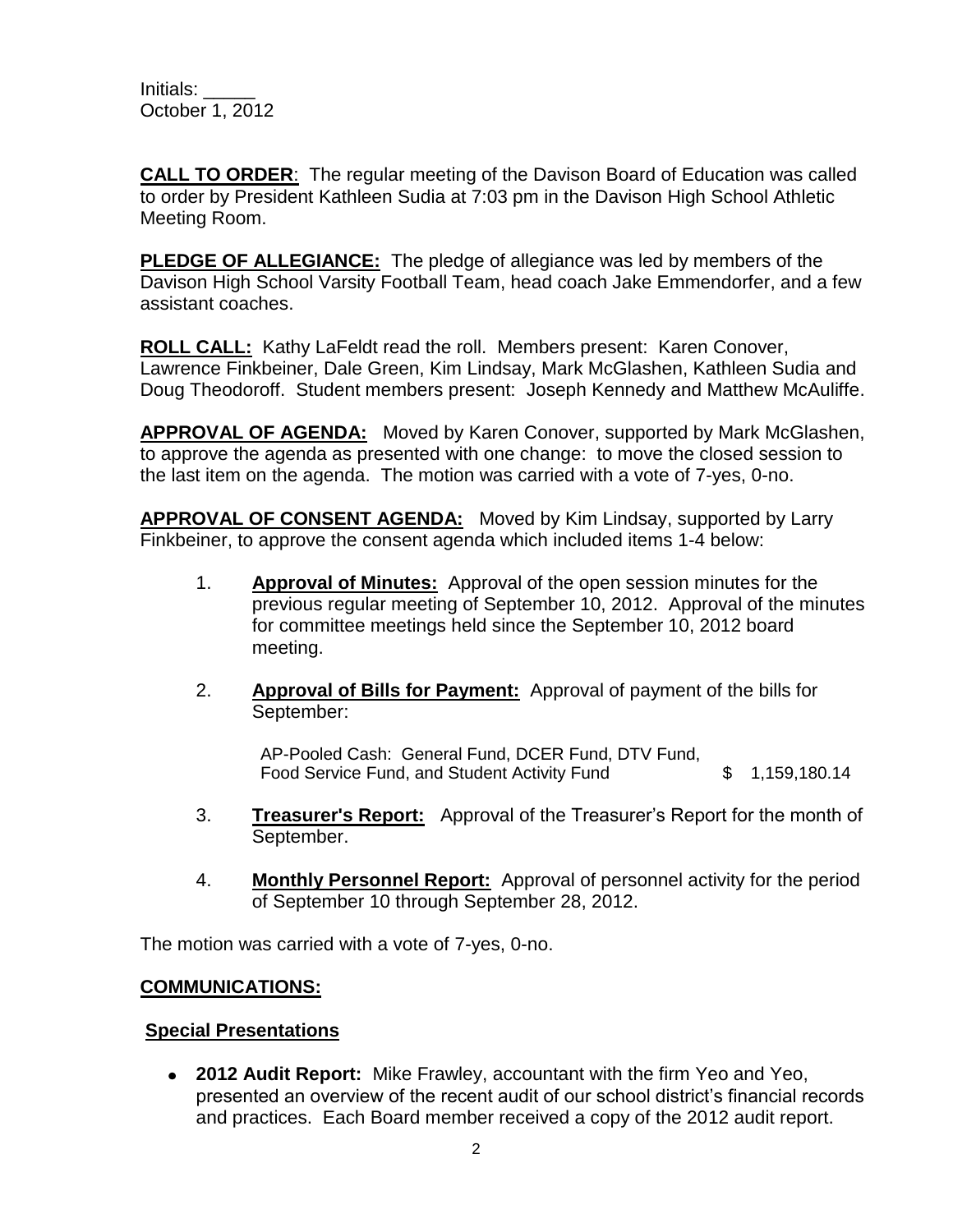- **GenNET Pioneer Presentation:** Hahn Intermediate Teacher Theresa Jones shared information regarding the mobile technology training received through her project based participation in the GenNET Pioneers program during the 2011/2012 school year. Various classroom iPad applications and online sites were provided along with the pros and cons for utilizing mobile technology.
- **Positive Behavior Support:** Executive Director of Student Services Donna Whitley provided information regarding the district's Positive Behavior Support model which incorporates the district's Cardinal Code campaign. A new video, created by DTV for  $5<sup>th</sup>$  and  $6<sup>th</sup>$  grade viewing, was presented which provided a sample of the model's anti-bullying component. Holly Halabicky also provided information regarding the bully prevention lessons currently being rolled out to students and staff district-wide to provide further direction on how to handle the inappropriate actions of others that may be either witnessed or happening personally.

**From the Public:** Visitors were welcomed and invited to address the Board. There was no response from the public.

**Correspondence:** There was no correspondence to be read.

## **ACTION ITEMS:**

**ACCEPTANCE OF AUDIT REPORT:** Moved by Kim Lindsay, supported by Doug Theodoroff, to accept the year 2012 independent audit report conducted by the firm of Yeo and Yeo as presented earlier in the evening. There was discussion. The motion was carried with a vote of 7-yes, 0-no.

**APPROVAL OF SEAT TIME WAIVER RESOLUTION:** Section 5OB of the Pupil Accounting Manual allows Michigan school districts to offer credit for online or projectbased courses in grades  $6<sup>th</sup>$  through 12<sup>th</sup>. Genesee County school districts have received a seat time waiver from State Superintendent Mike Flanagan that allows students to take up to a full schedule of online classes offered through GenNET. A resolution, allowing these classes to be offered for credit to students and be listed in the district class offering, and a copy of Section 5OB was provided. There was discussion. Moved by Karen Conover, supported by Mark McGlashen to approve the resolution as presented. The motion was carried with a vote of 7-yes, 0-no. (A copy of the resolution follows the official minutes.)

**ACCEPTANCE OF CONTRIBUTIONS:** Moved by Karen Conover, supported by Doug Theodoroff, to gratefully accept the following contributions and to direct the superintendent to express the Board's gratitude in writing: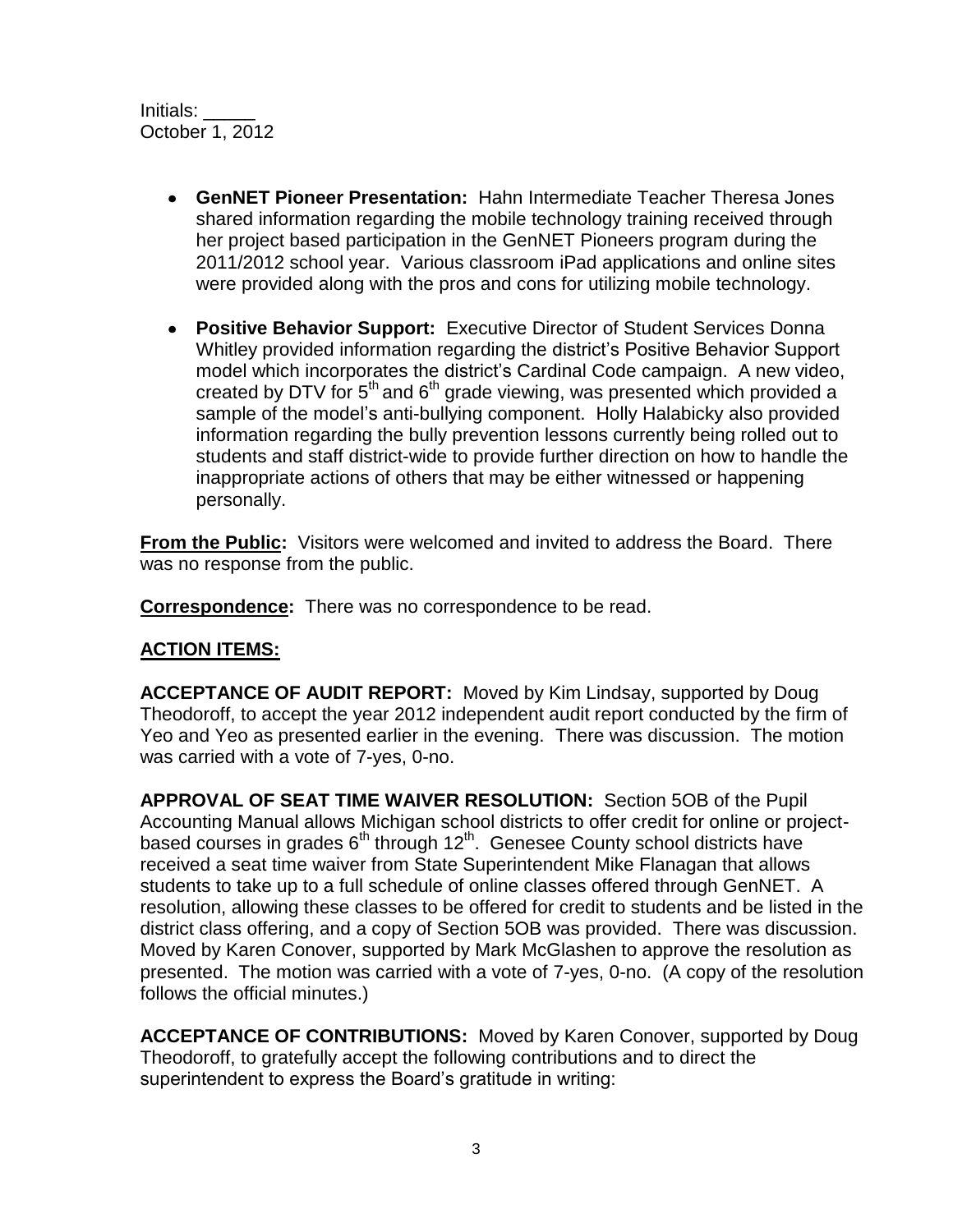- The Safari Club International donated \$1,000 to the Hahn Fishing and Outdoor Club to help student participants connect and develop an appreciation and respect with nature.
- Davison resident Andrea Baxter donated books, art supplies, classroom materials, toys, CD's, pillows, decorations, dolls and a radio to the Cardinal's Nest to provide additional resources for growth in their toddler classroom.
- Davison parent Shawn Mawhinney donated office supplies, children's books and videos to Thomson Elementary for use throughout the school building.
- Laurel and Donald Miller from Westerville, Ohio donated \$100 to the high school wrestling team in memory and honor of Chase Metcalf.

The motion was carried with a vote of 7-yes, 0-no.

#### **INFORMATIONAL ITEMS:**

#### **From our Superintendent:**

- Superintendent Lieske provided information regarding the recent power outage at Central Elementary and the collaborative efforts of all involved to resolve the situation efficiently and with no loss of instructional time.
- Count Day is scheduled for Wednesday, October 3. Preliminary enrollment figures indicate a stable enrollment with a slight increase.
- MEAP testing will be taking place next week for  $3<sup>rd</sup>$ -9<sup>th</sup> graders. Included is an online Social Studies Assessment pilot for all 6<sup>th</sup> and 9<sup>th</sup> grade students.
- The Davison Educational Foundation's annual fundraiser, Great Pumpkin Run/Walk, takes place on Saturday, October 13 at the Cardinal Stadium.

#### **From our Student Representatives:**

Joseph Kennedy and Matthew McAuliffe reported on events of interest at Davison High School.

#### **Other Matters Which May Properly Come Before the Board** (From Board members)**:**

• The Board of Education made comments.